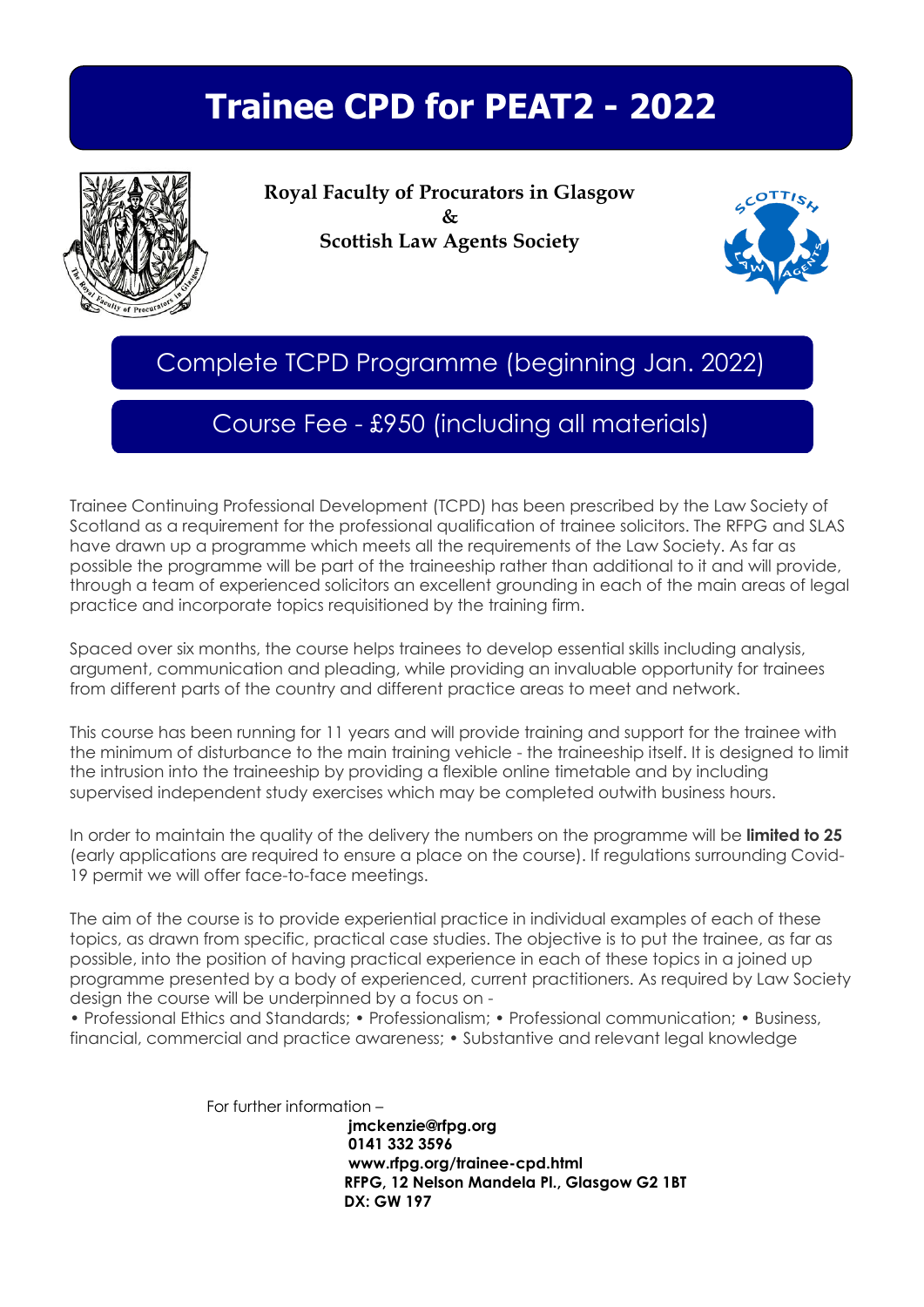## Draft Timetable (Jan. 2022 – June 2021)

F/Z Face-to-face or Zoom (dependant on Covid-19 developments and restrictions). Face-to-face meetings will probably be held in the Faculty Hall at 12 Nelson Mandela Place, Glasgow, but provision will be made for trainees who wish to attend by Zoom.

Pod Podcast. Viewing of a recorded podcast (to be followed up by supervised independent study.

SIS Supervised Independent Study. Work undertaken outwith contact hours which will be credited on submission of satisfactory written evidence of the work carried out.

| 28.1.22             | F/Z<br>Registration (9am-10am)                                                                                                                                      |  |
|---------------------|---------------------------------------------------------------------------------------------------------------------------------------------------------------------|--|
|                     | Personal Organisation and Time Management (10.30am-12.30pm)<br>F/Z<br>Executry Practice (2pm-5pm) F/Z                                                               |  |
|                     |                                                                                                                                                                     |  |
| Wk. beg.<br>31.1.22 | Governance of Legal Profession (1.5 hours) Pod<br>Governance of Legal Profession (1 hour) SIS                                                                       |  |
|                     |                                                                                                                                                                     |  |
| Wk. beg.            | Legal Writing (2 hours)<br>Pod<br>Legal Writing (3 hours)<br><b>SIS</b>                                                                                             |  |
| 7.2.22              |                                                                                                                                                                     |  |
| 25.2.22             | Client Care Workshop (9.30-11am)<br>SIS<br>F/Z<br>Client Care Workshop (0.5 hours)                                                                                  |  |
|                     | Criminal Litigation (11.15am-1.15pm) F/Z<br>Criminal Litigation (0.5 hours)<br>SIS<br>LawCare (2.15pm-3.15pm)<br>LawCare (0.5 hours)<br>F/Z<br>SIS                  |  |
|                     | Legal Aid Presentation (3.30pm-4.30pm) F/Z<br>Legal Aid Presentation (0.5 hours)<br>SIS                                                                             |  |
|                     |                                                                                                                                                                     |  |
| Wk. beg.<br>14.3.22 | Covid Conveyancing (1 hour) Pod Covid Conveyancing (1 hour)<br>SIS                                                                                                  |  |
|                     |                                                                                                                                                                     |  |
| 25.3.22             | Scottish Legal Complaints Commission (10am-11am) 77 SLCC (0.5 hours) SIS<br>Professional Regulation (11.15am-12.15pm) FZ<br>Professional Regulation (0.5 hours) SIS |  |
|                     | Financial and Commercial Awareness (2pm-4pm) F/Z                                                                                                                    |  |
|                     | Financial and Commercial Awareness (0.5 hours) SIS                                                                                                                  |  |
| Wk. beg.            | Work related training project (3-5 hours)                                                                                                                           |  |
| 28.3.22             |                                                                                                                                                                     |  |
| 22.4.22             | F/Z                                                                                                                                                                 |  |
|                     | Preparation for Sheriff Court Presentations (2 hours)<br>Preparation for Sheriff Court Presentations (4pm-6pm)<br>F/Z                                               |  |
|                     |                                                                                                                                                                     |  |
| Wk. beg.<br>25.4.22 | Practical Conveyancing (2 hours) Pod<br>Practical Conveyancing (4 hours SIS                                                                                         |  |
|                     |                                                                                                                                                                     |  |
| 6.5.22              | Mandatory Ethics (9.30am-1.30pm)<br>F/Z                                                                                                                             |  |
|                     | Mandatory Ethics preparatory reading (1 hour)<br>Mandatory Ethics write up (1 hour)                                                                                 |  |
|                     | Interviewing Module (2.30pm-5.30pm) F/Z<br>Interviewing Module (1 hour) SIS                                                                                         |  |
|                     |                                                                                                                                                                     |  |
| Wk. beg.<br>10.5.22 | Commercial Transactions (2 hours) Pod<br>Commercial Transactions (4 hours)<br>SIS                                                                                   |  |
|                     |                                                                                                                                                                     |  |
| 20.5.21             | F/Z<br>Civil Litigation (9.30am-3.30pm)<br>Civil Litigation (1 hour)<br>SIS                                                                                         |  |
| 4.6.22              | Write up for plenary discussion of programme (1 hour)                                                                                                               |  |
|                     | Plenary Discussion (9.30am-11.30am)                                                                                                                                 |  |